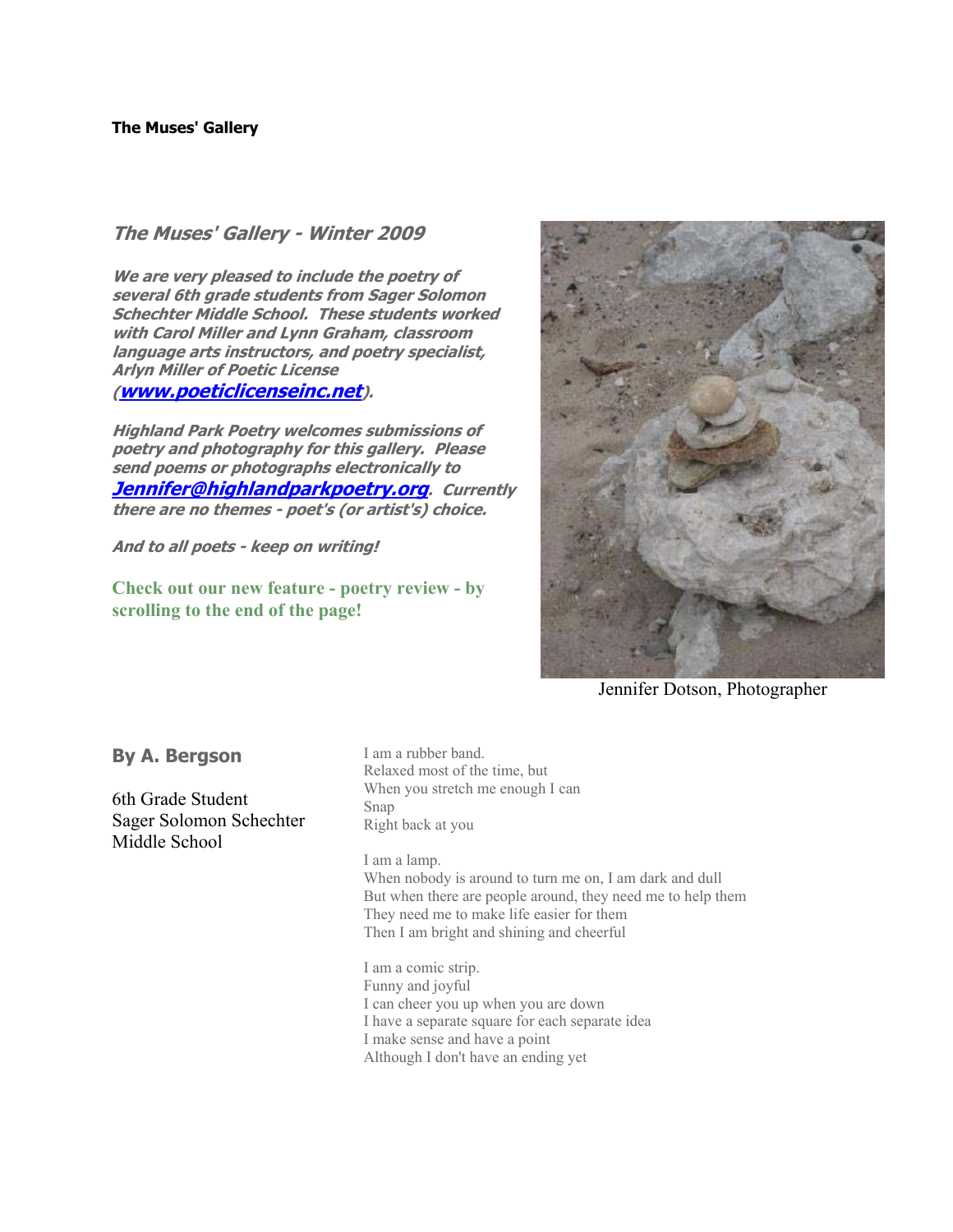# **By Adi**

6th Grade Student Sager Solomon Schecter Middle School

My mind works like clock wheels. I rewind my body in the morning. I set my alarm clock at night.

In the afternoon when I come home to my family I feel like a returned ship from voyage, a ship that throws its anchor into the ocean.

My eyes are sharp as eagle eyes. I aim for my goals as if I'm shooting a target. I work as hard as ants before winter. Learning to me is a new adventure.



Miranda Dotson, Photographer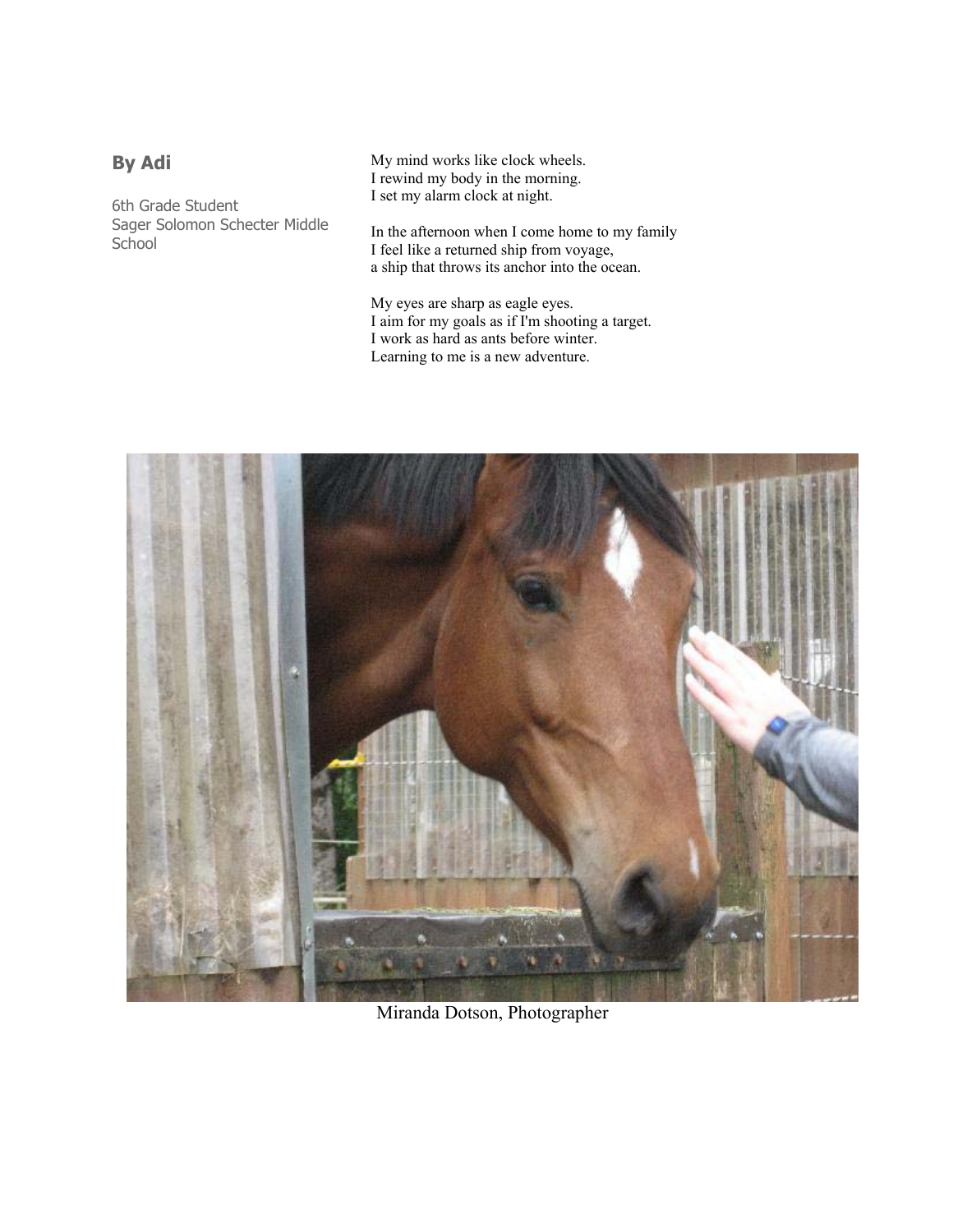#### **Get To Know Me**

#### **By Jonathan**

6th Grade Student Sager Solomon Schecter Middle School

I'm short but sweet.

I'm fast like a horse but can ssllooww down like a leaf falling from a tree.

I am buzzing in a blur like a bee but I don't hurt people with a sting.

I'm quick like a squirrel and travel smoothly like an eagle.

I am a rabbit;

I jump high

with pride before I test the air.

**Sam's Feeling** 

**By Samuel Subar** 

6th Grade Student Sager Solomon Schecter Middle School

I am as complicated as a camera on manual filled with memory and pictures. I flash when I see somthing that interests me. I explore out of my view finder.

I am a sensitive snail, and my shell changes color depending on my mood. My shell shelters me from danger. I push my shell through the thickest and toughest waves. When I change shells I'm sad and I know I'll be sad when I have to change shells again.

I am a professional football player ready to go on the field. Sometimes I need help from my coaches but other times, I know what I'm doing. When I'm angry I feel like tackling someone hard. Although I'm sometimes the one being tackled I never give up.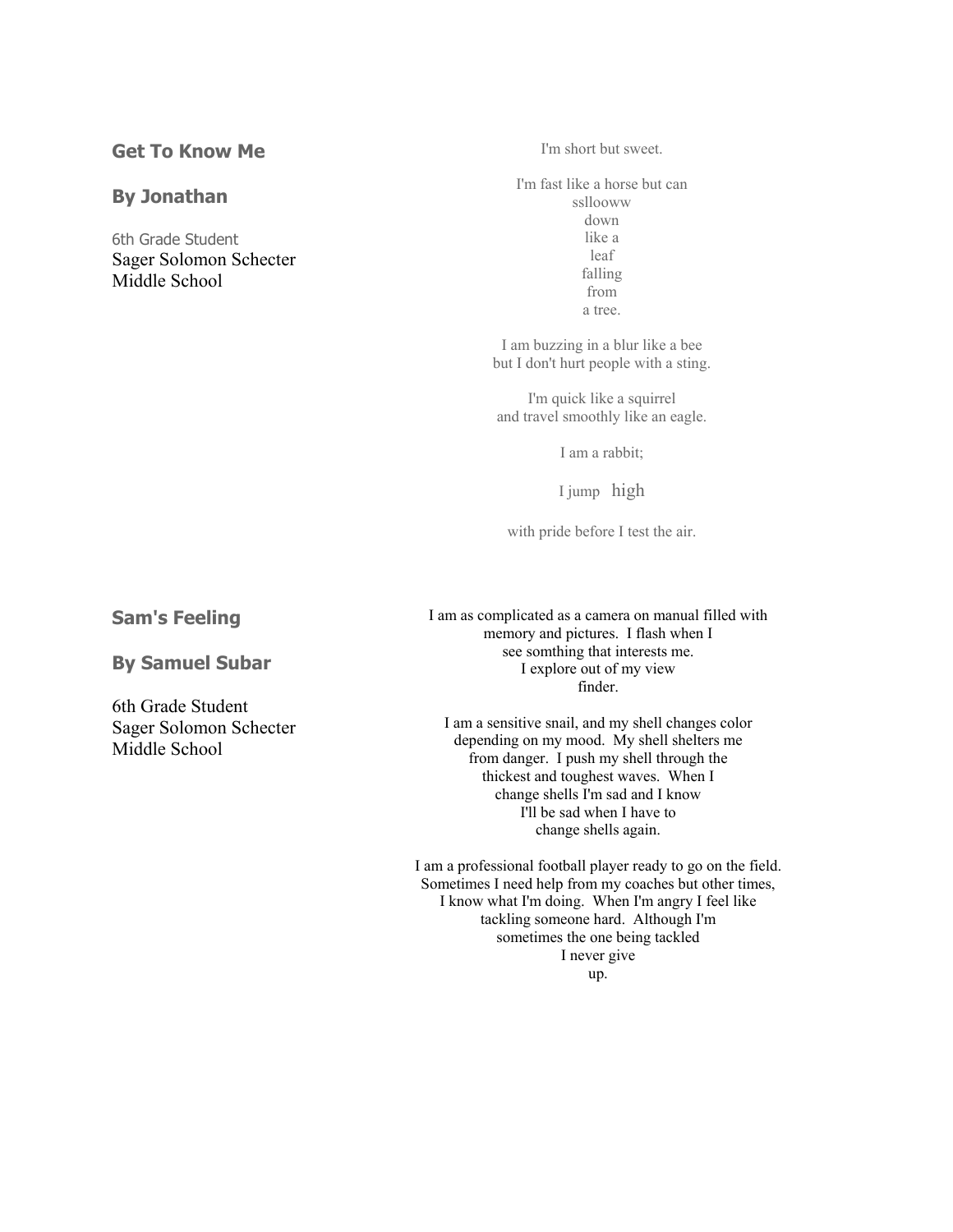

# **The I Am Poem**

# **By Shai**

6th Grade Student Sager Solomon Schecter Middle **School** 

In the mornings of sun I am quiet like the waves of the ocean.

And I am sad like a leaf who suddenly falls off from its tree. And I am the tree that is sad and alone. I am wondering when the leaves are going to grow back.

I am a bird who flies all day in the bright blue sky in its happiness.

IN the evening I am tired as a man who worked all day with no break. But at the end, I am resting peacefully after I have tried my best.

> I am different every single day, as a leaf who flies with the wind any which way.

I am a silent fire slow to warm up, yet staying warm longer than imagined. Look beyond my flames and see deeperthan the simple fire I was thought to be.

I am a cloud taking in all the rain at once, my rain doesn't come down silently tapping on your windowsill it creates a storm that keeps you up all night.

# **Yael**

# **By Yael**

6th Grade Student Sager Solomon Schecter Middle **School**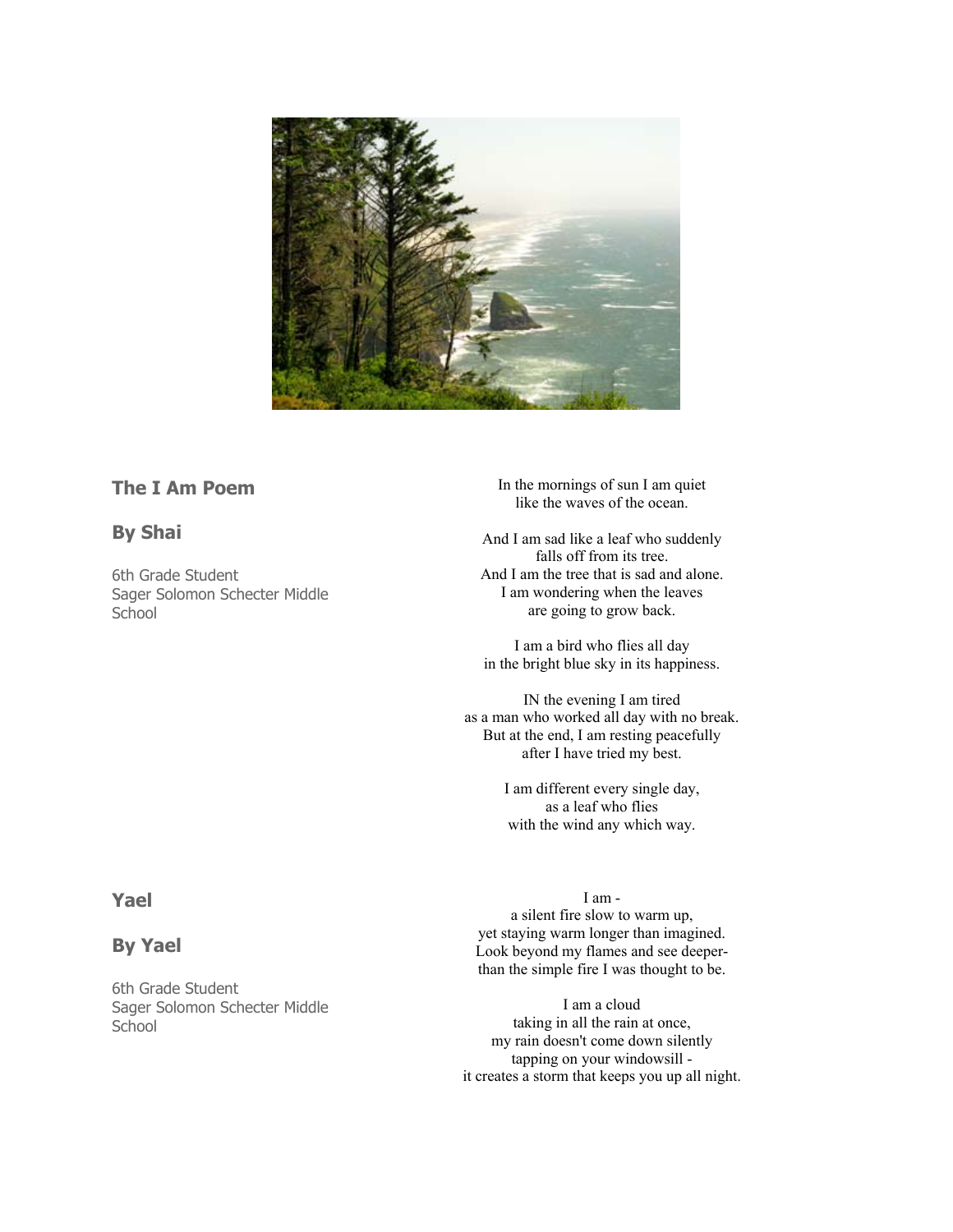I am a snowflake. The sticky kind that stays on cars and that people don't bother scrubbing away. I'm seen but not always carefully looked at. Look at me closely and see how complex a snowflake I am.

I am the flower no one has ever heard about. When I'm heard of, people are surprised. I am the flower that only interests those who are curious.

I am a furry dog. The kind that isn't loved as much as others. The dog that has many needs. Yet warmheartedpeople only realize how great a companion I am... when seeing me play with someone.

#### **Arielle By Arielle**  6th Grade Student Sager Solomon Schecther Middle **School** I *am* a ballet dance, waiting to be performed. I am a classical dance with pirouettes and leaps. I am a dance that will take your imagination on a journey. I am a dance shoe, waiting to help someone dance, and when they make a mistake, I correct it for them. *I am* a jet of sparks, I never stop dancing. I whirl around like a leaf in the wind.

Always in action, never still.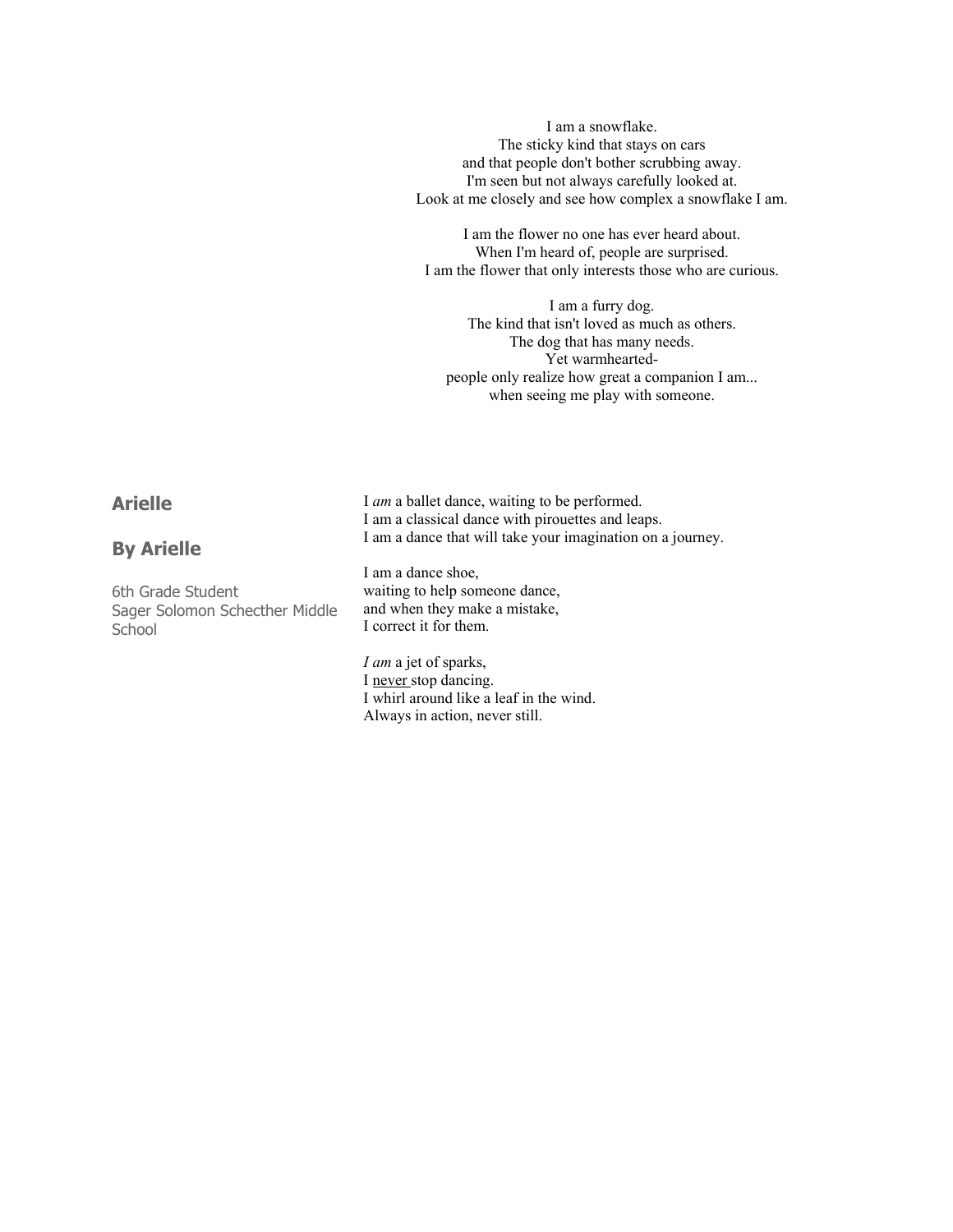

Kenny Sommer, Photographer

**April at North and Clybourn** 

**By Wendy Anderson**

The thin trees by the train tracks are in bud again, their delicate shoots aquiver. Fewer than last year and barely begun, they show off for no one - not the fast faces that thunder through on the Northwestern line. Metal-ring fence to their west, billboard forest to their east, cement overpass just north of them, they are bound by plastic, butted by beer cans, imprisoned on all sides.

Still, they manage this spring spectacle, as if to say, *We were here before all your mess was, and we won't go quietly dead.* 

Something deep and ancient compels them to open tiny green lips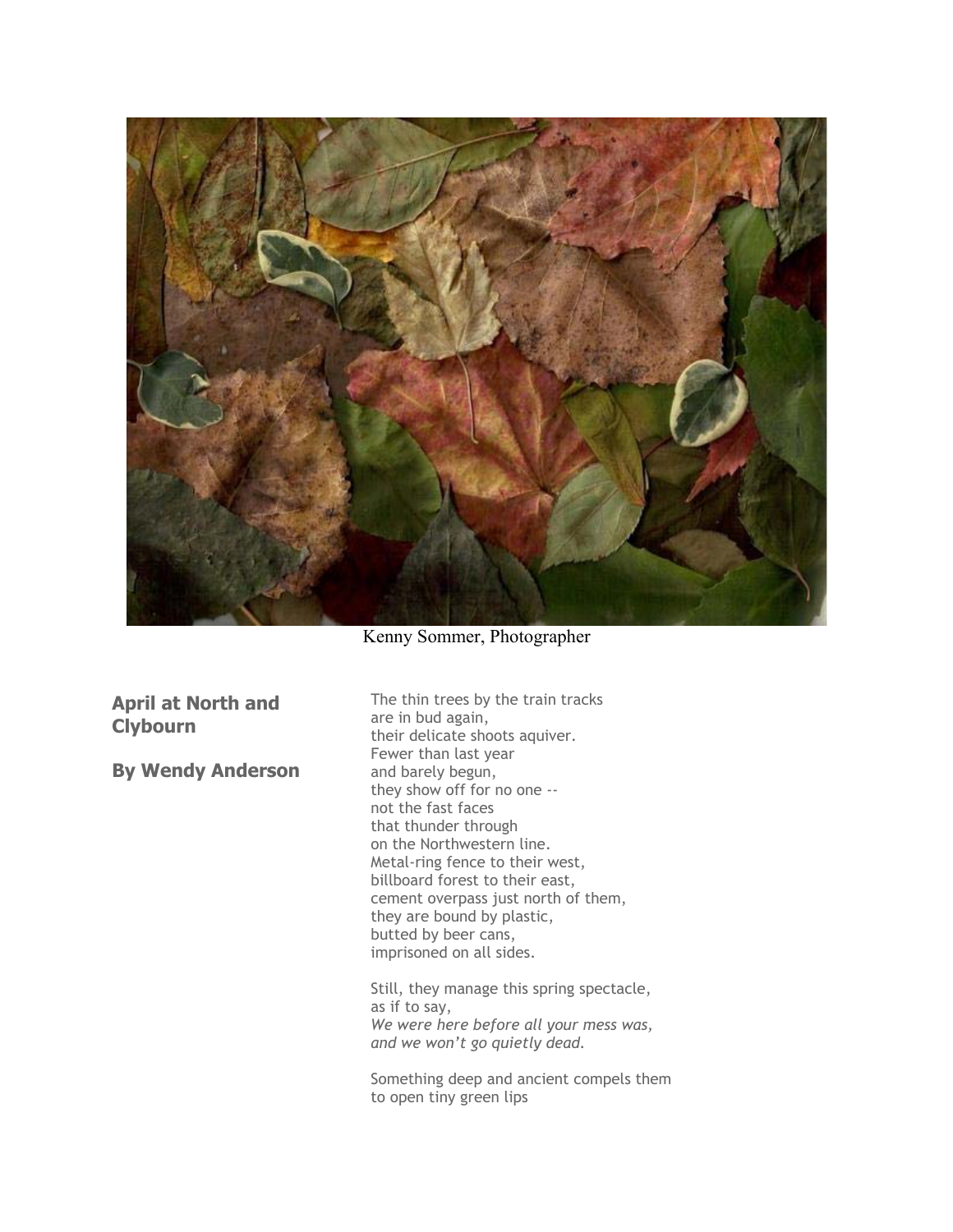along their branch tips, to offer faint sunshine their wonderment to kiss.

| <b>Two Tanka</b><br><b>By Charlotte Digregorio</b>                                                                                      | selling the home<br>of my childhood,<br>cleaning every speck<br>of dust<br>before i disappear                                                                                                                                        |
|-----------------------------------------------------------------------------------------------------------------------------------------|--------------------------------------------------------------------------------------------------------------------------------------------------------------------------------------------------------------------------------------|
|                                                                                                                                         | moving from the coast<br>to the heartland<br><i>i</i> wake in the morning<br>to the calm of the lake<br>seeking the pounding waves                                                                                                   |
| <b>The Bells of St. Clemens</b>                                                                                                         | I dislike those words ending in "ing."<br>The gerund moves, but does not res-                                                                                                                                                        |
| <b>By Robert Klein Engler</b><br>To read more of Robert's poetry, visit his<br>store at <b>www.lulu.com</b> and search for his<br>name. | onate, except for the perfect, "ringing."<br>That word does exactly what it says,<br>a little bell, struck with a little rod,<br>that imitates the lightning words of God.                                                           |
| <b>Afternoon Break</b>                                                                                                                  | Still looking for that handle<br>To get a good grip                                                                                                                                                                                  |
| by Cynthia Hahn                                                                                                                         | Against reality's pull<br>And my mindlings<br>Like seedlings<br>They grow if tended<br>And I tend to grow them                                                                                                                       |
|                                                                                                                                         | Weedlings too<br>Underlings more tenacious than any reason<br>They slip through every time<br>And leave their roots to spread<br>I feel them tugging my heart today<br>Trying to dislodge its beat<br>I am eyesore from the struggle |
|                                                                                                                                         | So I regain my stride by                                                                                                                                                                                                             |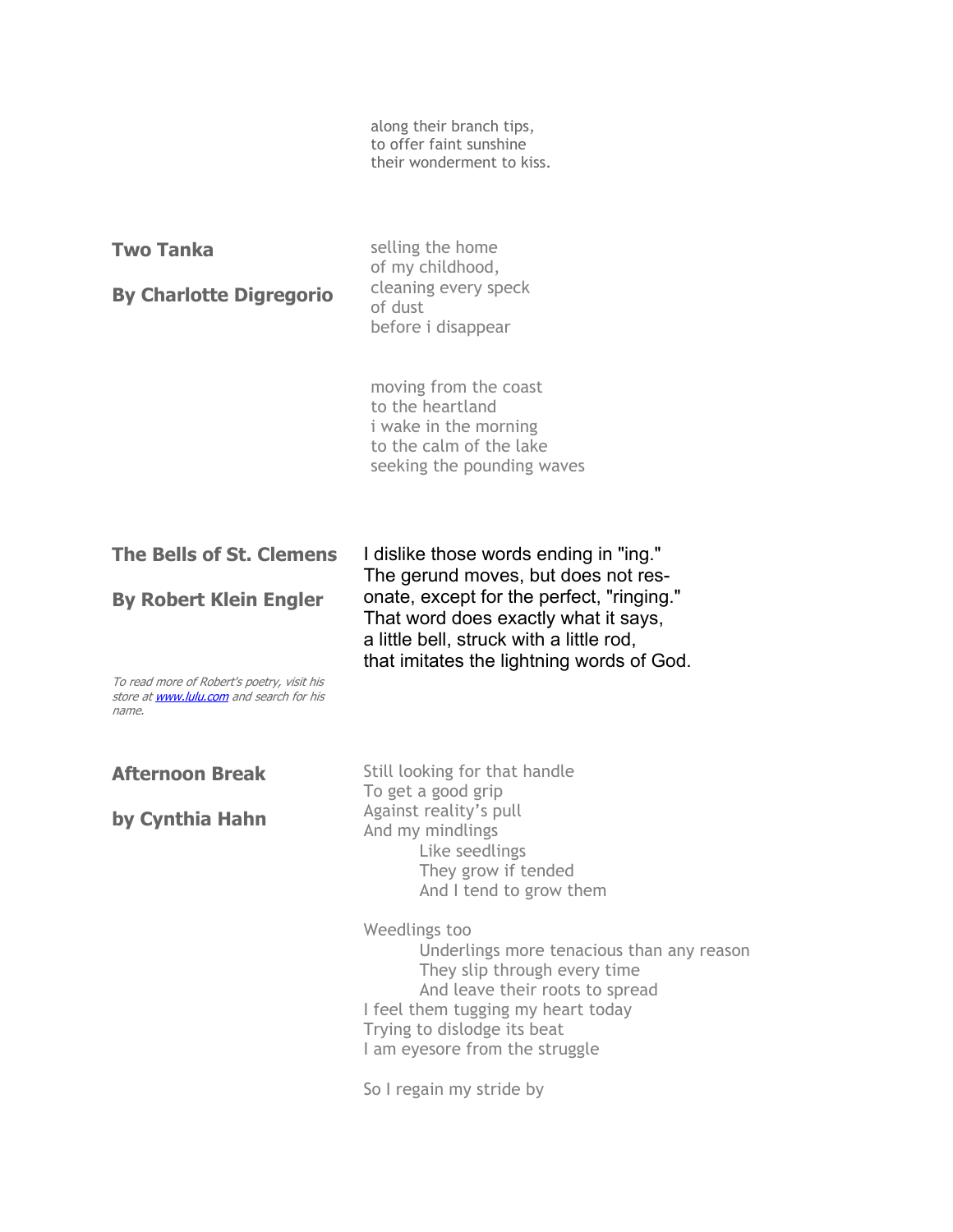|                           | Coffee walking<br>An old form of exercise with a destination<br>A kind of holding and breathing<br>And out again<br>Carrying my afternoon in a cup                                                                                                                |  |
|---------------------------|-------------------------------------------------------------------------------------------------------------------------------------------------------------------------------------------------------------------------------------------------------------------|--|
| <b>View From The Hill</b> | See the wall?                                                                                                                                                                                                                                                     |  |
| <b>By Herb Berman</b>     | Of course. it's impassable.                                                                                                                                                                                                                                       |  |
|                           | See the rainbow at the base of the wall?<br>Climb the rainbow to scale the wall.                                                                                                                                                                                  |  |
|                           | See the horizon just behind the rainbow<br>where earth meets sky?                                                                                                                                                                                                 |  |
|                           | Go to the horizon<br>the deep blue horizon<br>and there it will be.                                                                                                                                                                                               |  |
|                           | What? I ask.                                                                                                                                                                                                                                                      |  |
|                           | Whatever you desire.                                                                                                                                                                                                                                              |  |
|                           | But no one can climb a rainbow or reach the horizon.                                                                                                                                                                                                              |  |
|                           | Exactly, he replies.                                                                                                                                                                                                                                              |  |
|                           |                                                                                                                                                                                                                                                                   |  |
| <b>Emergency Poetry</b>   | Poetry is always an emergency. Herb Berman                                                                                                                                                                                                                        |  |
| <b>By Lois Barr</b>       | Pomegranate juice crashed on our helicopter pad<br>splattered in the whirling blades<br>leaving patterns<br>bereft of nutrients or nebulae<br>we had no chamois<br>no way to recover.<br>Couldn't revive<br>the impetus or the reasonable force to<br>contain it. |  |
|                           | Words fell sputtering,<br>swirling in a vortex                                                                                                                                                                                                                    |  |

swirling in a vortex hot molten globes of planetary syllables. Lava without form or function.

> Sweltering orbs, ergonomic divisions armored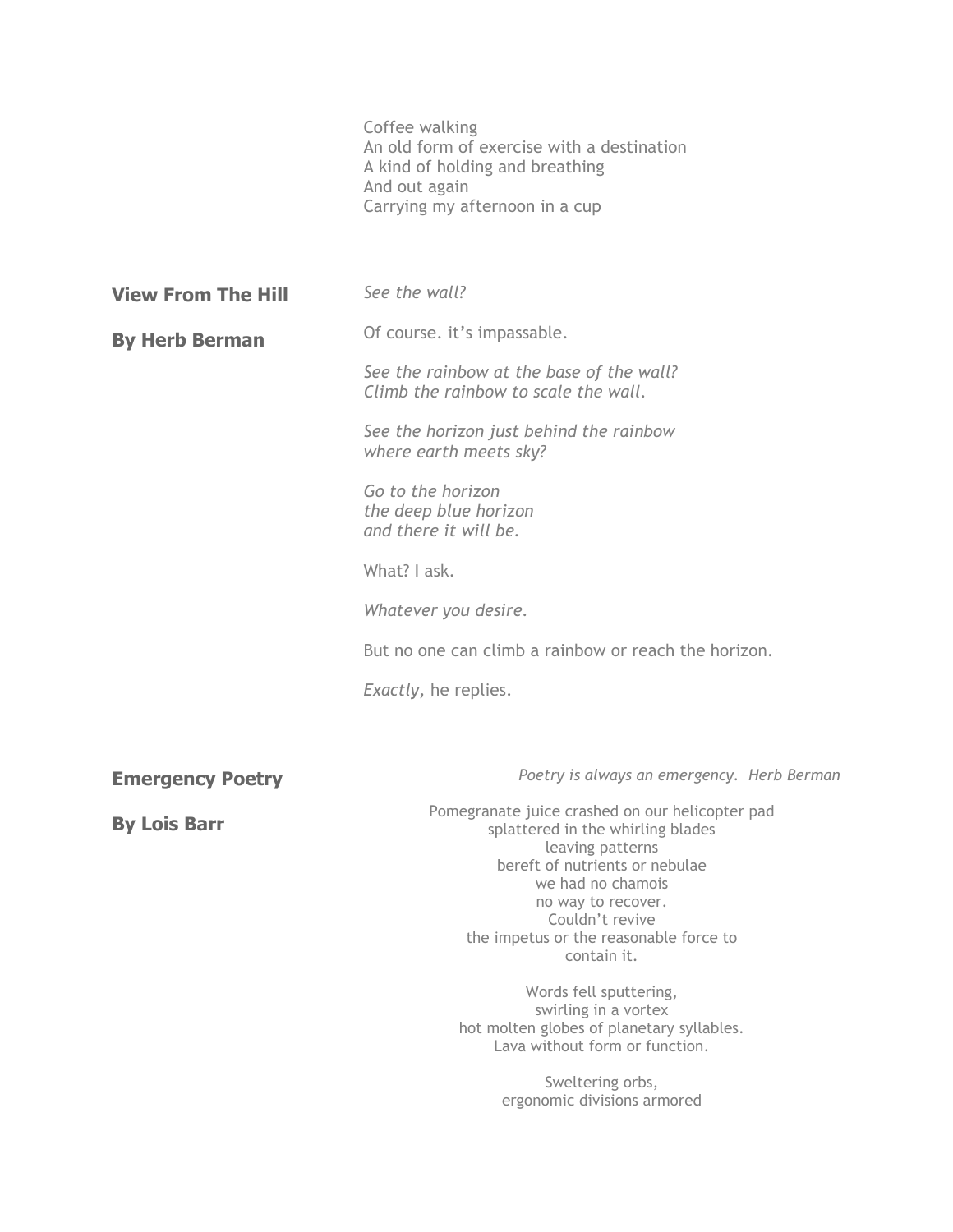against elementary odds. Wholly and utterly distinct from forces beyond the pale of judgment and kilns firing white-hot pustules, rooftops ablaze and numbered doors corridors of chokeweed and ash clogged frontal lobes.

> No exit. No defiance. No balm, no source, No wisdom, no wild crying tigers to tame. Just parchment undecipherable after the fall.



Tomas Farrell, Photographer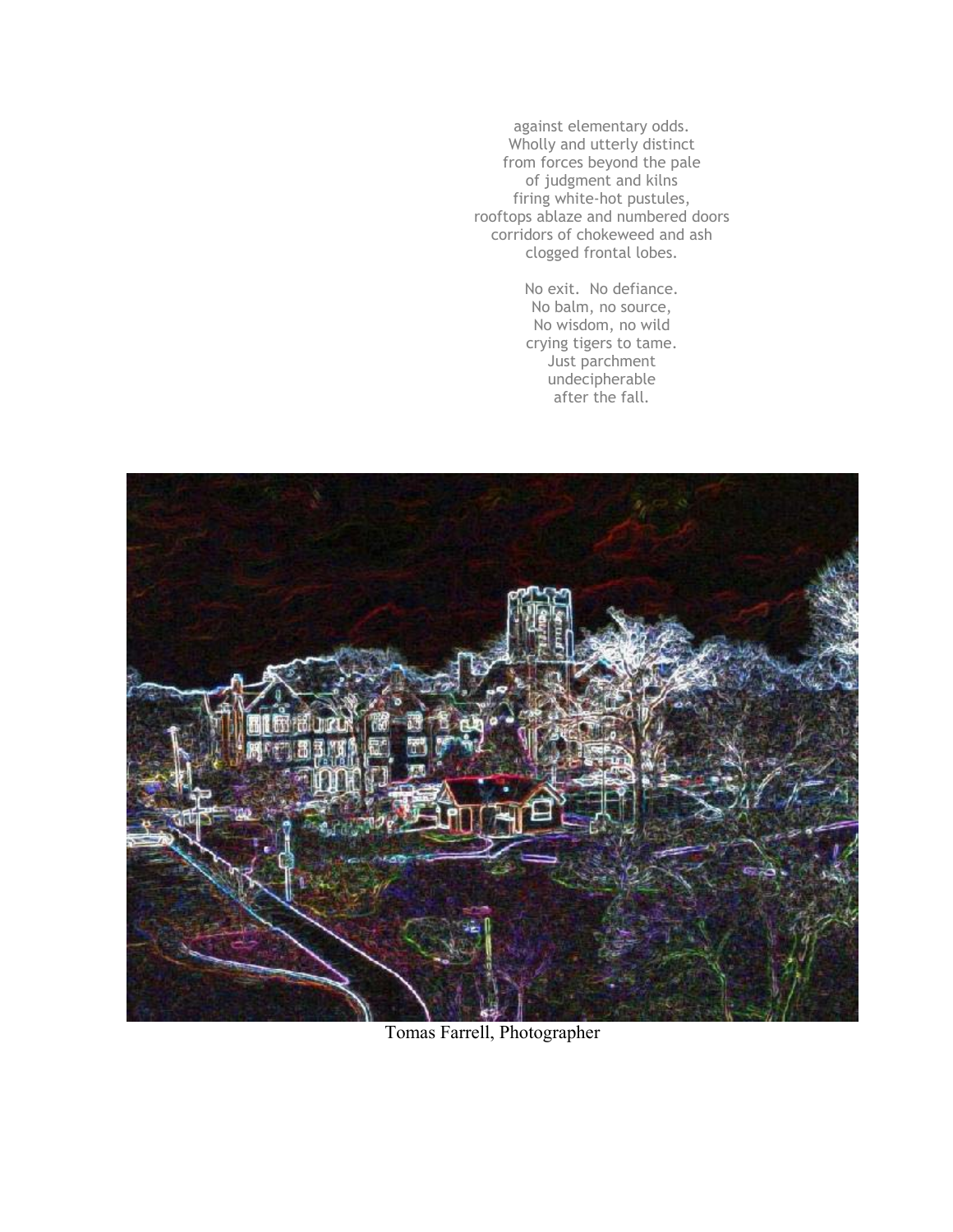| <b>Meteor Night</b><br><b>By MIchael Brownstein</b>         | There is an ease in the way meteors breeze into flame<br>like the sudden change in leaf one night, late autumn<br>when their lives bleed into yellows, bright reds,<br>sometimes the frail tint of nightfall. Space is alive then,<br>one star afire, one solid bit of ice, something traveling<br>from one place to another for a brief visit.<br>We welcome them the way we welcome the Fourth of July,<br>the expected color change every October,<br>the way stars tickle the sky, the way the sun<br>hides everything alive in the dark                                                                                                                                                                                                                                                                        |
|-------------------------------------------------------------|---------------------------------------------------------------------------------------------------------------------------------------------------------------------------------------------------------------------------------------------------------------------------------------------------------------------------------------------------------------------------------------------------------------------------------------------------------------------------------------------------------------------------------------------------------------------------------------------------------------------------------------------------------------------------------------------------------------------------------------------------------------------------------------------------------------------|
| <b>Broken Wrist Villanelle</b><br><b>By Jennifer Dotson</b> | This is the story of the breaking of my wrist<br>When a simple misstep led to slipping on ice<br>Sudden impact on bone is this chronicle's gist<br>The hand's many functions are sorely missed<br>And a sling as a thing is an awkward device<br>This is the story of the breaking of the wrist<br>Signing my name is at the top of my list<br>And dressing without struggle would also be nice<br>The fractured results are this chronicle's gist<br>The bone's crack isn't healed when lovingly kissed<br>For immediate relief I would pay any price<br>This is the story of the breaking of my wrist<br>I would undo the damage if only time could untwist<br>But living means constantly rolling the dice<br>This is the story of the breaking of the wrist<br>The fragility of bones is this chronicle's gist. |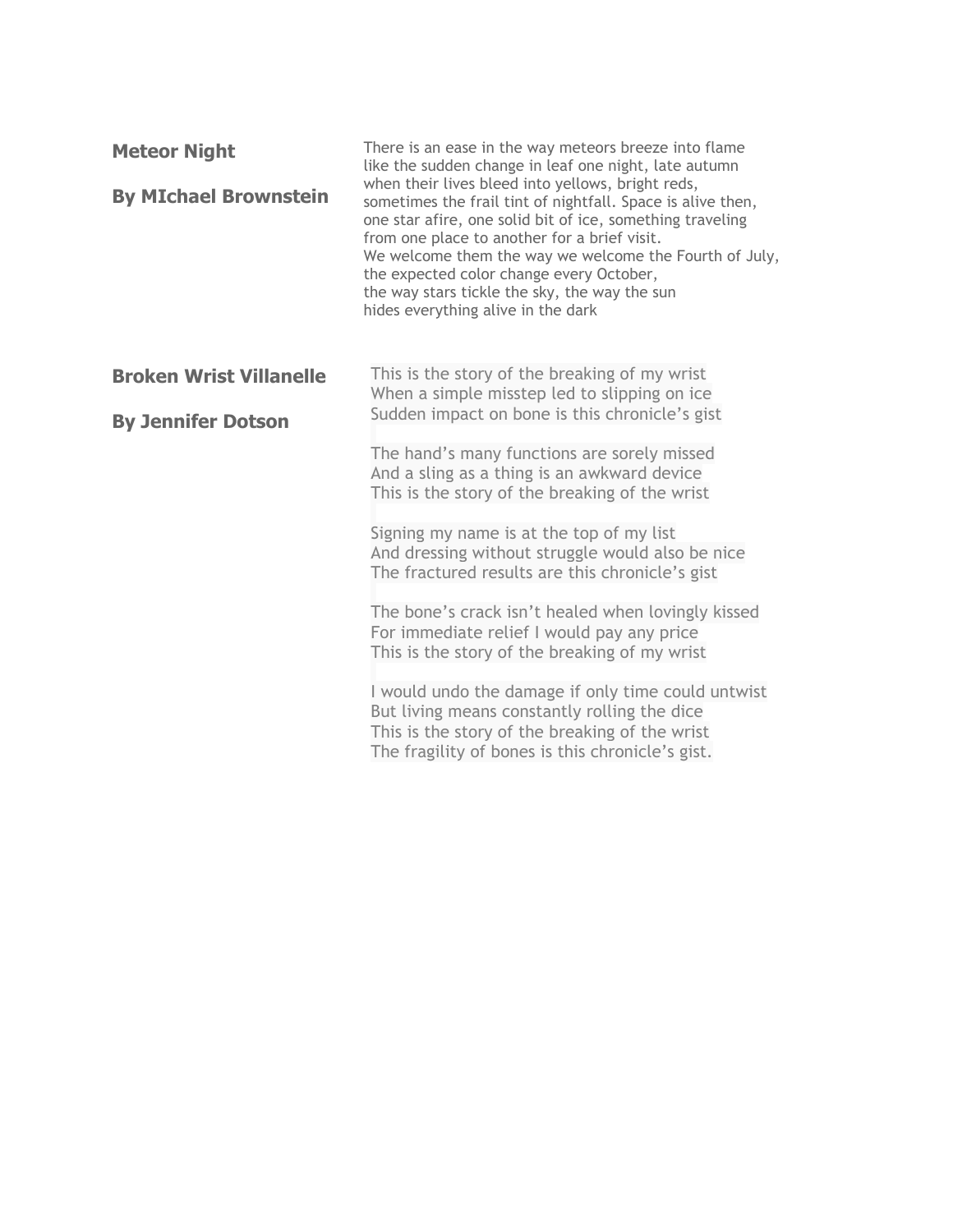

# David Dotson, Photographer

| <b>Bipolar</b>  | You clean up the trash on the streets and don't tell anyone.<br>You had a huge party at your parent's home and left a mess.                                                                                                                                                                                                                                                                                                                                                                                                                                                                                                                                                                                                                                                                    |
|-----------------|------------------------------------------------------------------------------------------------------------------------------------------------------------------------------------------------------------------------------------------------------------------------------------------------------------------------------------------------------------------------------------------------------------------------------------------------------------------------------------------------------------------------------------------------------------------------------------------------------------------------------------------------------------------------------------------------------------------------------------------------------------------------------------------------|
| by Kenny Sommer | You visit your dying grandma in the hospital everyday.<br>You love to key 2 cars 2 times a week.<br>You help your sister with her homework and give her cool clothes.<br>You get all your reports for school online and write answers on your<br>hand.                                                                                                                                                                                                                                                                                                                                                                                                                                                                                                                                         |
|                 | You do charity work for the homeless and donate to fight crime.<br>You steal CDs from Target and many things from Walmart.<br>You go to Church and Temple and pray for peace and love.<br>You do lots of drugs and take money from your mom.<br>You compliment people's looks and hold open the door.<br>You sell fake ID's and gamble at the casinos.<br>You talk with respect, act and dress proper.<br>You go downtown partying all night and miss work.<br>You keep your home clean and pay your bills on time.<br>You break into stores late at night for the money and thrills.<br>You drive the speed limit and wear a seatbelt.<br>You hit parked cars and just drive off.<br>You treat ladies with respect and romance, an old fashion guy.<br>You call up escorts for a sexual time. |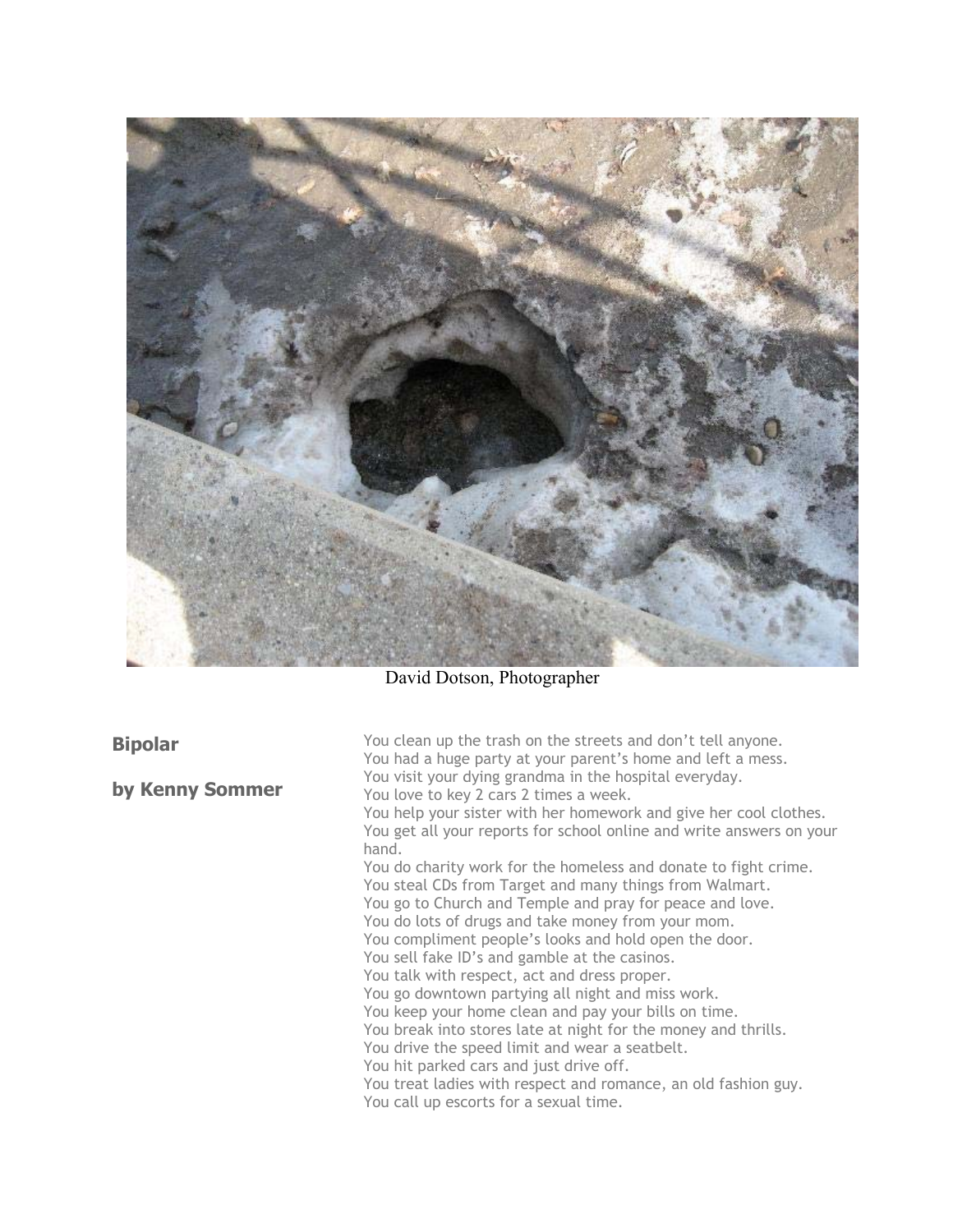You plant trees and flowers and nurture them to grow. You grow pot at home to use and sell. You are bipolar, a Jekyll and Hyde. You live one life but really are a hypocritical, 2 faced guy.

| <b>What Is The Purpose Of</b><br><b>A Ship That Does Not Sail</b> | What is the purpose of a ship<br>That does not sail<br>Never leaves port                                                                                                                                                                                            |
|-------------------------------------------------------------------|---------------------------------------------------------------------------------------------------------------------------------------------------------------------------------------------------------------------------------------------------------------------|
| <b>By Bruce McNutt</b>                                            | <b>Built</b><br>To withstand the harshness of the high seas<br>Nature's fury                                                                                                                                                                                        |
|                                                                   | A Captain schooled in the nuances<br>The vagaries of challenges<br>Prepared for the monotony of the calm sea<br>The sudden hell of a perfect storm<br>Constantly vigilant<br>His heart, his courage<br>Reflected in the eyes, the actions<br>Of a well trained crew |
|                                                                   | What is the purpose of a mind<br>That never takes on tough challenges<br>Keeps its insights, opinions silent<br>Fearful of taking a chance<br>Ridicule avoided<br>Preferring soft targets<br>Never stretching its sea legs<br>Adventure lacking                     |
|                                                                   | All minds<br>Primed from birth<br>Hungry for adventure<br>To move beyond the senses<br>To be put to the test<br>To sail upon the high seas of the body's humors<br>For as long as the mind sound<br>The energy of life abundant<br>Seeking to do battle             |
|                                                                   | Becoming the Captain of her destiny<br>Discovering the challenges in the peaceful moments<br>Prepared for the dramatic turns of life's journey                                                                                                                      |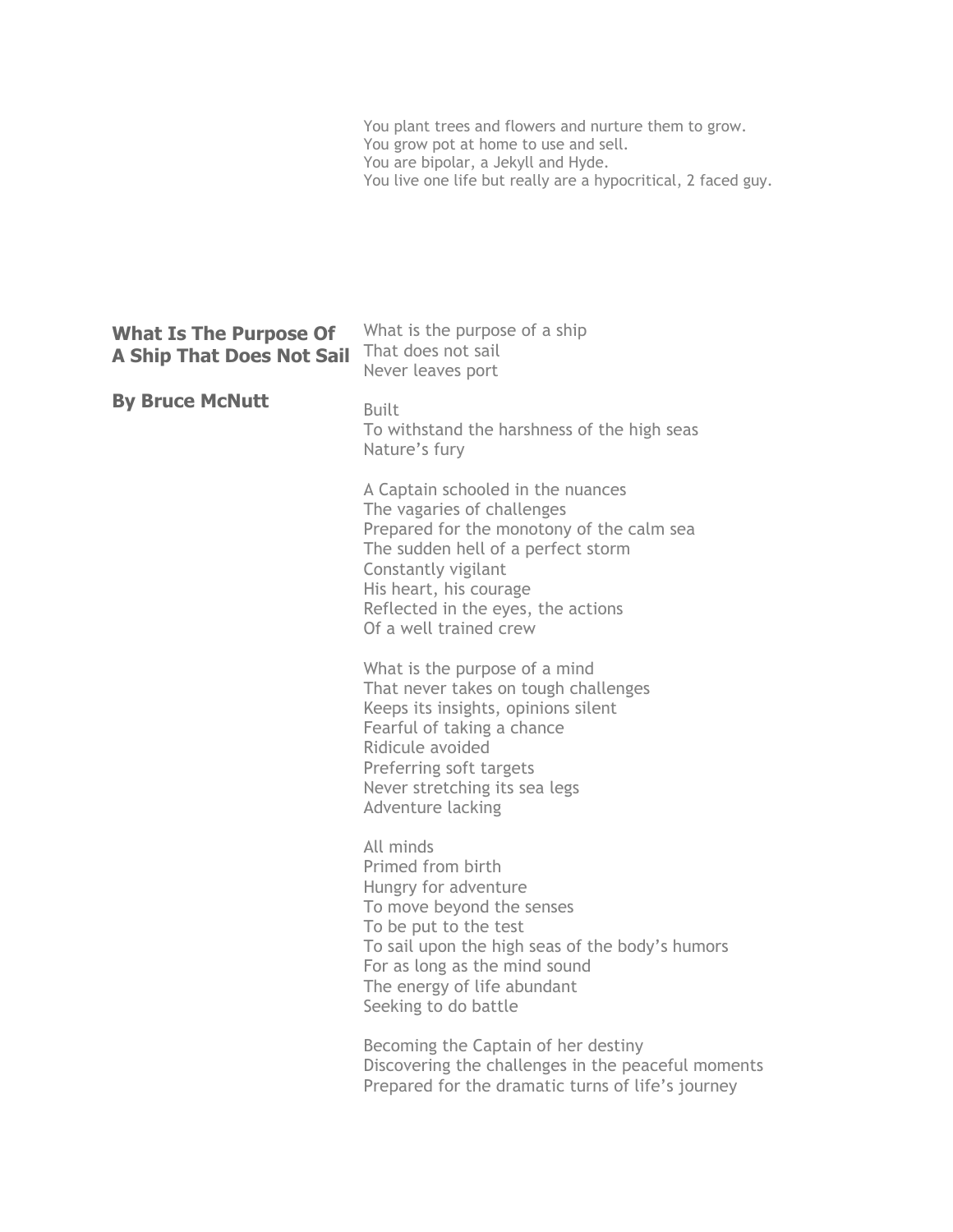Without fear Standing tall to all struggles Their life's promise kept

Life's Battles won and lost at sea Only as the trip almost complete A lifetime nearly over Does the ship return to port

What is the purpose of a ship that does not sail What is the purpose of a life never lived A mind never challenged The impossible never confronted

| <b>Clear Rain</b><br><b>By M J Gabrielson</b> | I feel alive in the rain<br>I walk through wetness<br>skin melting      |
|-----------------------------------------------|-------------------------------------------------------------------------|
|                                               | I hear a train and<br>pounding<br>rain                                  |
|                                               | the splatter of wheels<br>against asphalt<br>echoes through my veins    |
|                                               | the rush of rich red<br>motion surges                                   |
|                                               | down ridges I thought<br>eroded<br>now a valley                         |
|                                               | pebbles<br>dripping<br>sweet, cool terrain                              |
|                                               | I merge in the pouring<br>rain<br>feet drenched in cold<br>grey puddles |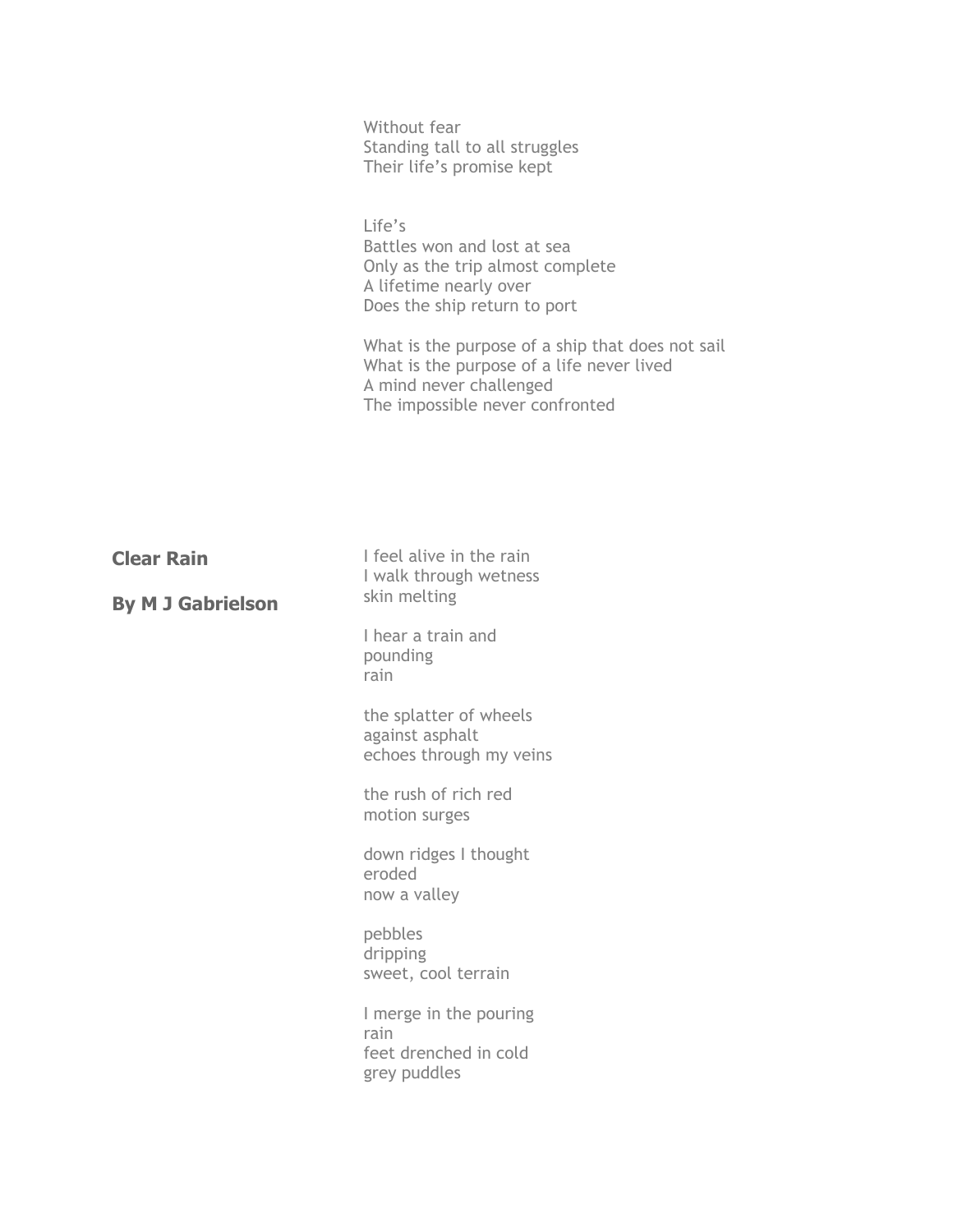My umbrella a mushroom large I carry with arms

pulled from good earth a tall, gill cap holds my head above waters.

I float in a deep sea with gnomes,

so many wet, stone years of now.

### **Full Moonlit Sonata**

#### **By Edward Kaufman**

 Sept 5, 2006 Beethoven Sonata No.6 in F Major, Op.10 No.2 Garrik Ohlsson, Piano

The ebony mirrored elevated top reflects the heart of the matter, and that is all that matters; save the struts and frets which play upon the stage and thenB, oh yes, is heard some more, and some more in the encore. Traversing tomorrow and tomorrow, the sound frees us from cares and sorrow, so the night is buoyed and life enjoyed. What is the sound of one hand clapping? The silent, ever present applause, the enwrapped audience is signing, unvocalized ahs and awes, till the moment of oneness of left and right, joyously explode on this full moonlit night.